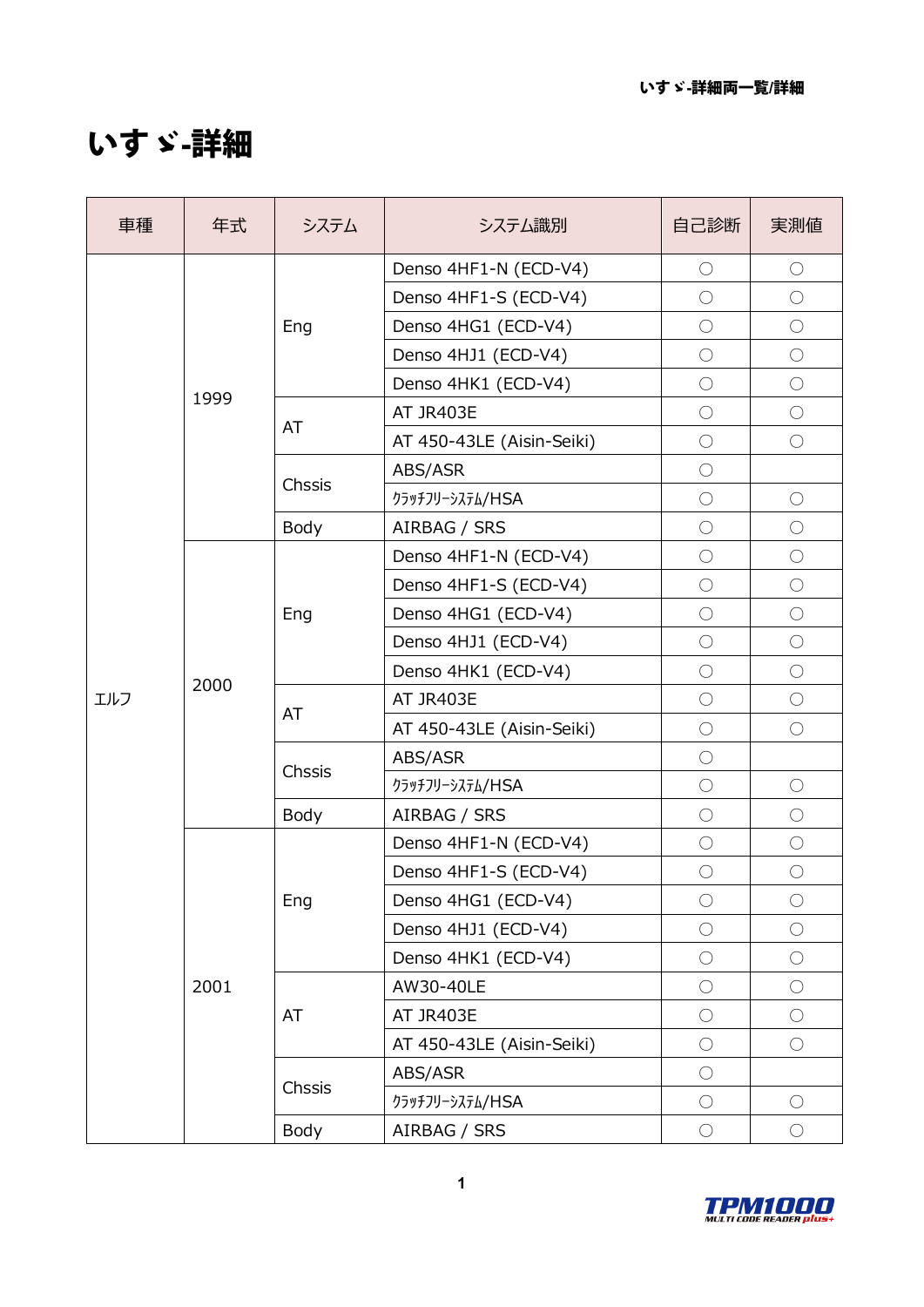| 車種 | 年式   | システム   | システム識別                    | 自己診断       | 実測値        |
|----|------|--------|---------------------------|------------|------------|
|    |      |        | Denso 4HF1-N (ECD-V4)     | $\bigcirc$ | $\bigcirc$ |
|    |      |        | Denso 4HF1-S (ECD-V4)     | $\bigcirc$ | $\bigcirc$ |
|    |      |        | Denso 4HG1 (ECD-V4)       | $\bigcirc$ | $\bigcirc$ |
|    |      |        | Denso 4HJ1 (ECD-V4)       | $\bigcirc$ | $\bigcirc$ |
|    |      | Eng    | Denso 4HK1 (ECD-V4)       | $\bigcirc$ | $\bigcirc$ |
|    |      |        | 4HJ1(COMMON RAIL)         | $\bigcirc$ | $\bigcirc$ |
|    |      |        | 4HL1(COMMON RAIL)         | $\bigcirc$ | $\bigcirc$ |
|    | 2002 |        | 4HL1/4HJ (Veh Interface)  |            | $\bigcirc$ |
|    |      |        | AW30-40LE                 | $\bigcirc$ | $\bigcirc$ |
|    |      | AT     | AT JR403E                 | $\bigcirc$ | $\bigcirc$ |
|    |      |        | AT 450-43LE (Aisin-Seiki) | $\bigcirc$ | $\bigcirc$ |
|    |      |        | ABS/ASR                   | $\bigcirc$ |            |
|    |      | Chssis | クラッチフリーシステム/HSA           | $\bigcirc$ | $\bigcirc$ |
|    |      | Body   | AIRBAG / SRS              | $\bigcirc$ | $\bigcirc$ |
|    |      | Eng    | Denso 4HF1-N (ECD-V4)     | $\bigcirc$ | $\bigcirc$ |
|    |      |        | Denso 4HF1-S (ECD-V4)     | $\bigcirc$ | $\bigcirc$ |
|    |      |        | Denso 4HG1 (ECD-V4)       | $\bigcirc$ | $\bigcirc$ |
|    |      |        | Denso 4HJ1 (ECD-V4)       | $\bigcirc$ | $\bigcirc$ |
|    |      |        | Denso 4HK1 (ECD-V4)       | $\bigcirc$ | $\bigcirc$ |
|    |      |        | 4HJ1(COMMON RAIL)         | $\bigcirc$ | $\bigcirc$ |
|    |      |        | 4HL1(COMMON RAIL)         | $\bigcirc$ | $\bigcirc$ |
|    |      |        | 4HL1/4HJ (Veh Interface)  |            | $\bigcirc$ |
|    | 2003 |        | 4JG2                      | $\bigcirc$ | $\bigcirc$ |
|    |      |        | Smoother-E                | $\bigcirc$ | $\bigcirc$ |
|    |      |        | AW30-40LE                 | $\bigcirc$ | $\bigcirc$ |
|    |      | AT     | AT JR403E                 | $\bigcirc$ | $\bigcirc$ |
|    |      |        | AT 450-43LE (Aisin-Seiki) | $\bigcirc$ | $\bigcirc$ |
|    |      |        | ABS/ASR                   | $\bigcirc$ |            |
|    |      | Chssis | クラッチフリーシステム/HSA           | $\bigcirc$ | $\bigcirc$ |
|    |      | Body   | AIRBAG / SRS              | $\bigcirc$ | $\bigcirc$ |
|    |      |        | 4HL1-NA(C/Rail)           | $\bigcirc$ | $\bigcirc$ |
|    |      |        | 4HL1-TC(C/Rail)           | $\bigcirc$ | $\bigcirc$ |
|    | 2004 | Eng    | 4JG2                      | $\bigcirc$ | $\bigcirc$ |
|    |      |        | 4HF1(CNG)                 | $\bigcirc$ | $\bigcirc$ |

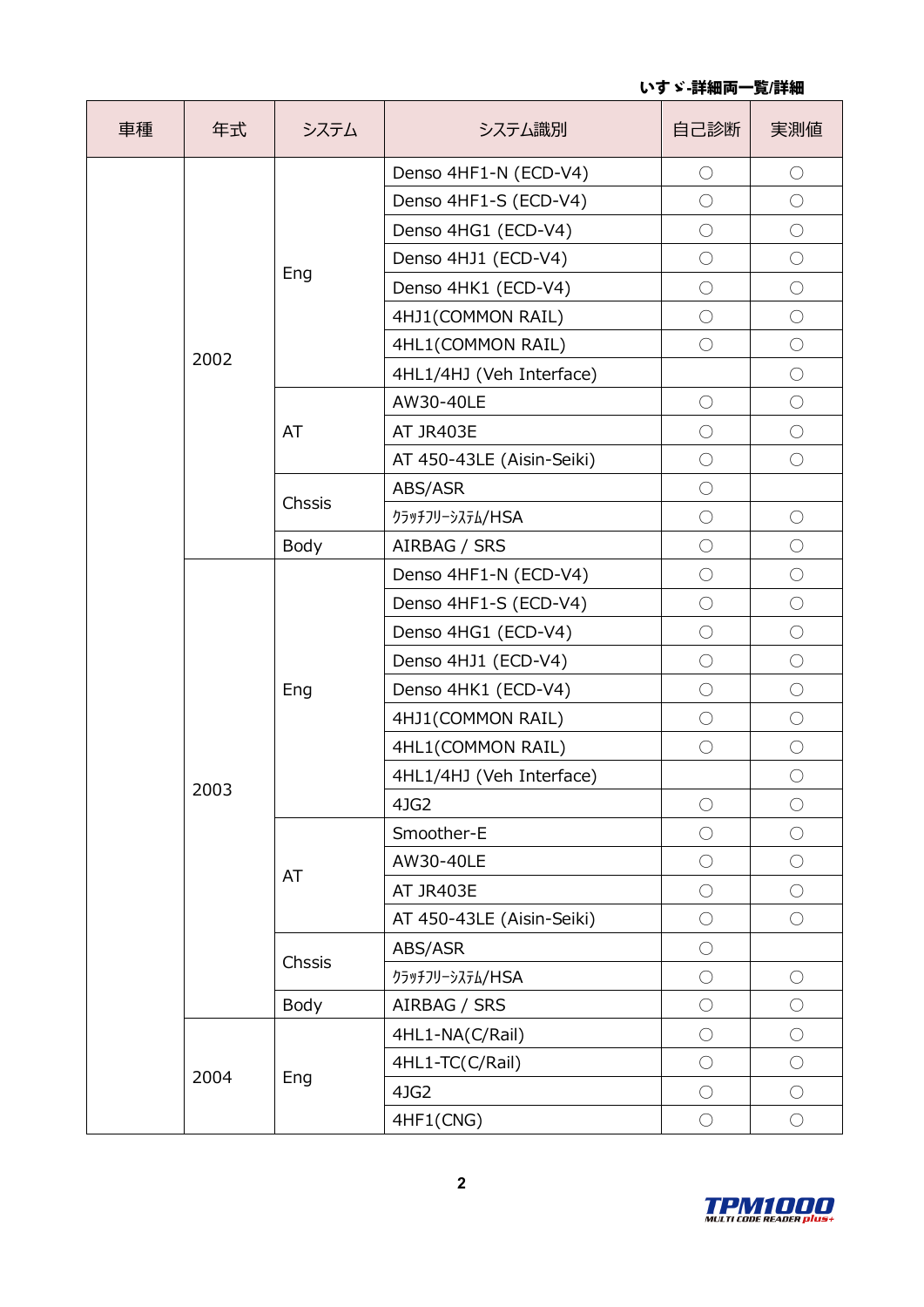いすゞ**-**詳細両一覧**/**詳細

| 車種 | 年式   | システム   | システム識別                | 自己診断       | 実測値        |
|----|------|--------|-----------------------|------------|------------|
|    |      |        | 4HG1(LPG)             | $\bigcirc$ | $\bigcirc$ |
|    |      |        | 4JG2(LPG)             | $\bigcirc$ | $\bigcirc$ |
|    |      |        | MIMAMORI              | $\bigcirc$ | $\bigcirc$ |
|    |      |        | <b>HYBRID SYSTEM</b>  | $\bigcirc$ | $\bigcirc$ |
|    |      |        | Smoother-E            | $\bigcirc$ | $\bigcirc$ |
|    |      | AT     | Smoother-E Auto Shift | $\bigcirc$ | $\bigcirc$ |
|    |      |        | AW30-40LE             | $\bigcirc$ | $\bigcirc$ |
|    |      |        | AT JR403E             | $\bigcirc$ | $\bigcirc$ |
|    |      | Chssis | ABS/ASR               | $\bigcirc$ |            |
|    |      |        | クラッチフリーシステム/HSA       | $\bigcirc$ | $\bigcirc$ |
|    |      | Body   | AIRBAG / SRS          | $\bigcirc$ | $\bigcirc$ |
|    |      |        | 4HK1-TC(C/Rail)       | $\bigcirc$ | $\bigcirc$ |
|    |      |        | 4HL1-NA(C/Rail)       | $\bigcirc$ | $\bigcirc$ |
|    |      | Eng    | 4HL1-TC(C/Rail)       | $\bigcirc$ | $\bigcirc$ |
|    |      |        | 4JG2                  | $\bigcirc$ | $\bigcirc$ |
|    |      |        | 4HV1(CNG)             | $\bigcirc$ | $\bigcirc$ |
|    |      |        | 4HG1(LPG)             | $\bigcirc$ | $\bigcirc$ |
|    |      |        | 4JG2(LPG)             | $\bigcirc$ | $\bigcirc$ |
|    |      |        | MIMAMORI              | $\bigcirc$ | $\bigcirc$ |
|    | 2005 |        | <b>HYBRID SYSTEM</b>  | $\bigcirc$ | $\bigcirc$ |
|    |      | AT     | Smoother-E            | $\bigcirc$ | $\bigcirc$ |
|    |      |        | Smoother-E Auto Shift | $\bigcirc$ | $\bigcirc$ |
|    |      |        | AW30-40LE             | $\bigcirc$ | $\bigcirc$ |
|    |      |        | AT JR403E             | $\bigcirc$ | $\bigcirc$ |
|    |      |        | ABS/ASR               | $\bigcirc$ |            |
|    |      | Chssis | クラッチフリーシステム/HSA       | $\bigcirc$ | $\bigcirc$ |
|    |      | Body   | AIRBAG / SRS          | $\bigcirc$ | $\bigcirc$ |
|    |      |        | 4HK1-TC(C/Rail)       | $\bigcirc$ | $\bigcirc$ |
|    |      |        | 4HL1-NA(C/Rail)       | $\bigcirc$ | $\bigcirc$ |
|    |      |        | 4HL1-TC(C/Rail)       | $\bigcirc$ | $\bigcirc$ |
|    | 2006 | Eng    | 4JG2                  | $\bigcirc$ | $\bigcirc$ |
|    |      |        | 4HV1(CNG)             | $\bigcirc$ | $\bigcirc$ |
|    |      |        | 4HG1(LPG)             | $\bigcirc$ | $\bigcirc$ |
|    |      |        | 4JG2(LPG)             | $\bigcirc$ | $\bigcirc$ |

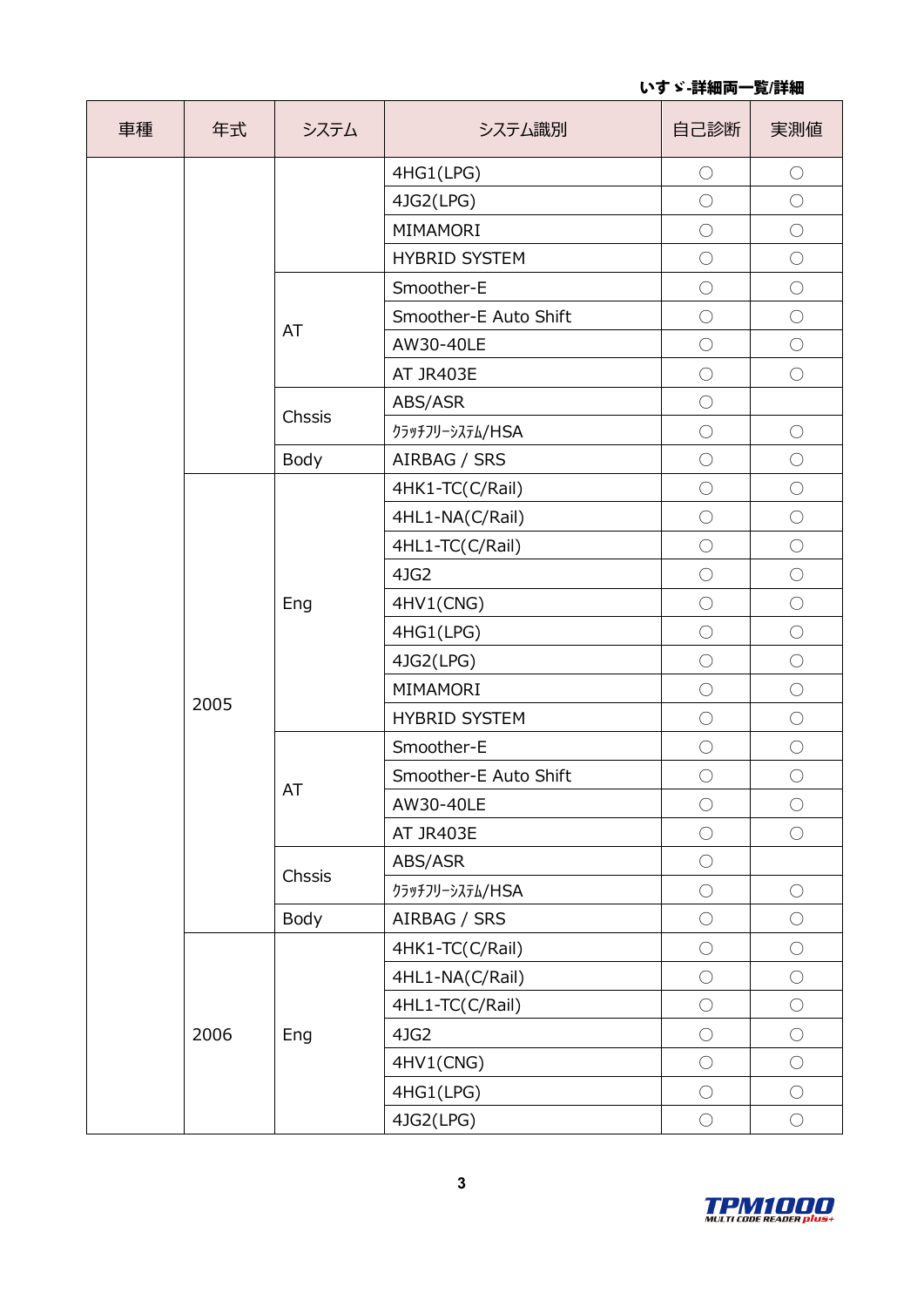| 車種 | 年式   | システム        | システム識別                    | 自己診断       | 実測値        |
|----|------|-------------|---------------------------|------------|------------|
|    |      |             | MIMAMORI                  | $\bigcirc$ | $\bigcirc$ |
|    |      |             | <b>HYBRID SYSTEM</b>      | $\bigcirc$ | $\bigcirc$ |
|    |      |             | Smoother-E                | $\bigcirc$ | $\bigcirc$ |
|    |      | AT          | Smoother-E Auto Shift     | $\bigcirc$ | $\bigcirc$ |
|    |      |             | AW30-40LE                 | $\bigcirc$ | $\bigcirc$ |
|    |      |             | AT JR403E                 | $\bigcirc$ | $\bigcirc$ |
|    |      | Chssis      | ABS/ASR                   | $\bigcirc$ |            |
|    |      |             | クラッチフリーシステム/HSA           | $\bigcirc$ | $\bigcirc$ |
|    |      | Body        | AIRBAG / SRS              | $\bigcirc$ | $\bigcirc$ |
|    |      |             | 4JJ1-TC(C/Rail_NLT)       | $\bigcirc$ | $\bigcirc$ |
|    |      |             | 4HK1-TC(C/Rail_NLT)       | $\bigcirc$ | $\bigcirc$ |
|    |      | Eng         | 4HV1(CNG)                 | $\bigcirc$ | $\bigcirc$ |
|    | 2007 |             | <b>IDLEING STOP (BCM)</b> | $\bigcirc$ | $\bigcirc$ |
|    |      |             | <b>HYBRID SYSTEM</b>      | $\bigcirc$ | $\bigcirc$ |
|    |      | AT          | Smoother/Smoother-Ex      | $\bigcirc$ | $\bigcirc$ |
|    |      |             | AT A460                   | $\bigcirc$ | $\bigcirc$ |
|    |      | Chssis      | ABS/ASR                   | $\bigcirc$ |            |
|    |      |             | <b>HSA</b>                | $\bigcirc$ | $\bigcirc$ |
|    |      | Body        | <b>BCM</b>                | $\bigcirc$ | $\bigcirc$ |
|    |      |             | Immobilizer               | $\bigcirc$ | $\bigcirc$ |
|    |      |             | AIRBAG / SRS              | $\bigcirc$ | $\bigcirc$ |
|    |      | Information | MIMAMORI                  | $\bigcirc$ | $\bigcirc$ |
|    |      |             | 4JJ1-TC(C/Rail_NLT)       | $\bigcirc$ | $\bigcirc$ |
|    |      |             | 4HK1-TC(C/Rail_NLT)       | $\bigcirc$ | $\bigcirc$ |
|    |      |             | 4HV1(CNG)                 | $\bigcirc$ | $\bigcirc$ |
|    |      |             | 4JJ1-TC(C/R Euro2)        | $\bigcirc$ |            |
|    |      | Eng         | 4HK1-TC(C/R Euro2)        | $\bigcirc$ |            |
|    | 2008 |             | 4JJ1-TC(C/R Euro3)        | $\bigcirc$ |            |
|    |      |             | 4HK1-TC(C/R Euro3)        | $\bigcirc$ |            |
|    |      |             | IDLEING STOP (BCM)        | $\bigcirc$ | $\bigcirc$ |
|    |      |             | <b>HYBRID SYSTEM</b>      | $\bigcirc$ | $\bigcirc$ |
|    |      | AT          | Smoother/Smoother-Ex      | $\bigcirc$ | $\bigcirc$ |
|    |      |             | AT A460                   | $\bigcirc$ | $\bigcirc$ |
|    |      | Chssis      | ABS/ASR                   | $\bigcirc$ |            |

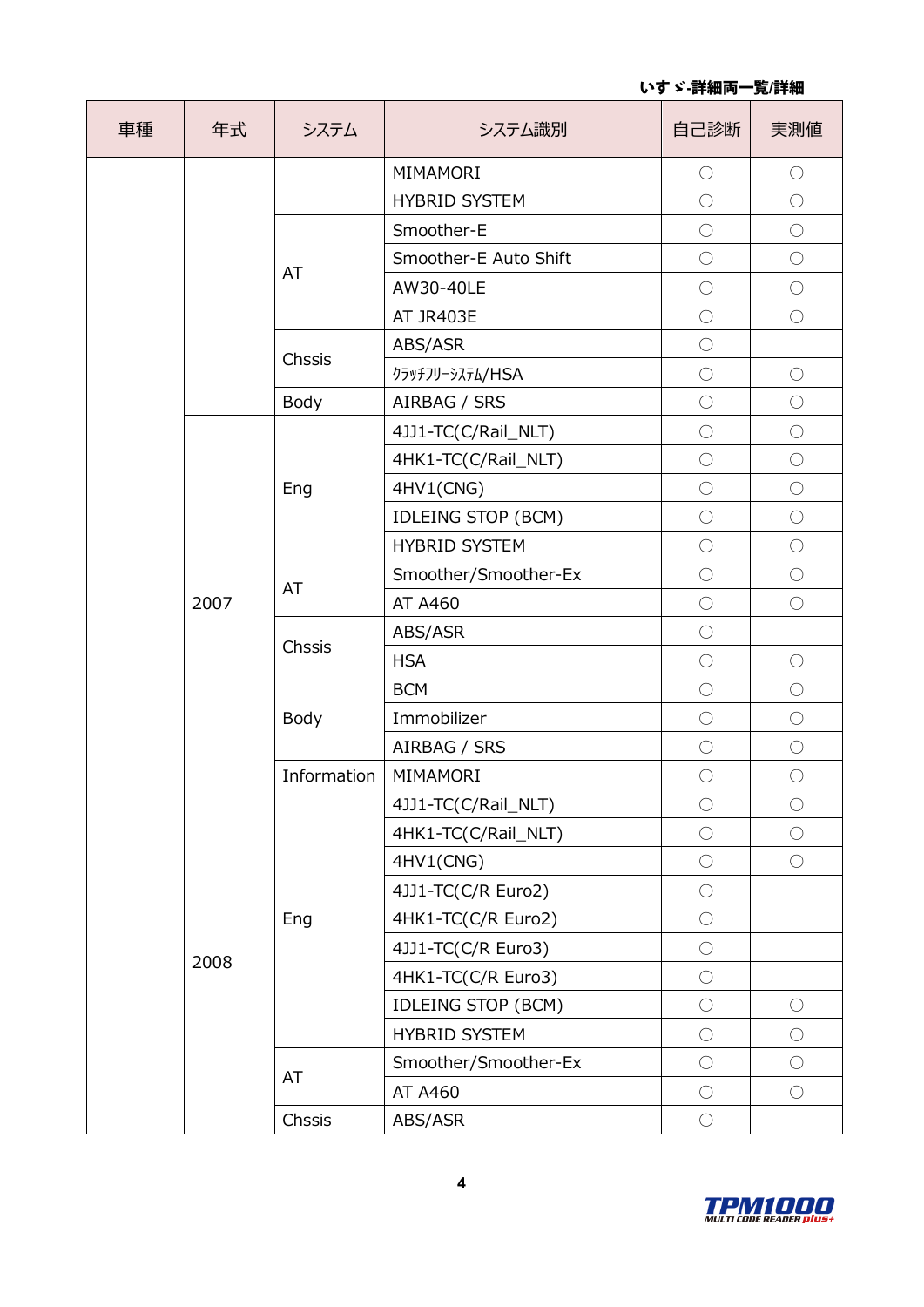いすゞ**-**詳細両一覧**/**詳細

| 車種 | 年式   | システム        | システム識別                    | 自己診断       | 実測値        |
|----|------|-------------|---------------------------|------------|------------|
|    |      |             | <b>HSA</b>                | $\bigcirc$ | $\bigcirc$ |
|    |      |             | <b>BCM</b>                | $\bigcirc$ | $\bigcirc$ |
|    |      | Body        | Immobilizer               | $\bigcirc$ | $\bigcirc$ |
|    |      |             | AIRBAG / SRS              | $\bigcirc$ | $\bigcirc$ |
|    |      | Information | MIMAMORI                  | $\bigcirc$ | $\bigcirc$ |
|    |      |             | 4JJ1-TC(C/Rail_NLT)       | $\bigcirc$ | $\bigcirc$ |
|    |      |             | 4HK1-TC(C/Rail_NLT)       | $\bigcirc$ | $\bigcirc$ |
|    |      |             | 4HV1(CNG)                 | $\bigcirc$ | $\bigcirc$ |
|    |      |             | 4JJ1-TC(C/R Euro2)        | $\bigcirc$ |            |
|    |      | Eng         | 4HK1-TC(C/R Euro2)        | $\bigcirc$ |            |
|    |      |             | 4JJ1-TC(C/R Euro3)        | $\bigcirc$ |            |
|    |      |             | 4HK1-TC(C/R Euro3)        | $\bigcirc$ |            |
|    | 2009 |             | <b>IDLEING STOP (BCM)</b> | $\bigcirc$ | $\bigcirc$ |
|    |      |             | <b>HYBRID SYSTEM</b>      | $\bigcirc$ | $\bigcirc$ |
|    |      | AT          | Smoother/Smoother-Ex      | $\bigcirc$ | $\bigcirc$ |
|    |      |             | AT A460                   | $\bigcirc$ | $\bigcirc$ |
|    |      | Chssis      | ABS/ASR                   | $\bigcirc$ |            |
|    |      |             | <b>HSA</b>                | $\bigcirc$ | $\bigcirc$ |
|    |      | Body        | <b>BCM</b>                | $\bigcirc$ | $\bigcirc$ |
|    |      |             | Immobilizer               | $\bigcirc$ | $\bigcirc$ |
|    |      |             | AIRBAG / SRS              | $\bigcirc$ | $\bigcirc$ |
|    |      | Information | MIMAMORI                  | $\bigcirc$ | $\bigcirc$ |
|    |      |             | 4JJ1-TC(C/Rail_NLT)       | $\bigcirc$ | $\bigcirc$ |
|    |      |             | 4HK1-TC(C/Rail_NLT)       | $\bigcirc$ | $\bigcirc$ |
|    |      | Eng         | 4HV1(CNG)                 | $\bigcirc$ | $\bigcirc$ |
|    |      |             | <b>IDLEING STOP (BCM)</b> | $\bigcirc$ | $\bigcirc$ |
|    |      |             | <b>HYBRID SYSTEM</b>      | $\bigcirc$ | $\bigcirc$ |
|    |      |             | Smoother/Smoother-Ex      | $\bigcirc$ | $\bigcirc$ |
|    | 2010 | AT          | AT A460                   | $\bigcirc$ | $\bigcirc$ |
|    |      |             | ABS/ASR                   | $\bigcirc$ |            |
|    |      | Chssis      | <b>HSA</b>                | $\bigcirc$ | $\bigcirc$ |
|    |      |             | <b>BCM</b>                | $\bigcirc$ | $\bigcirc$ |
|    |      | Body        | Immobilizer               | $\bigcirc$ | $\bigcirc$ |
|    |      |             | AIRBAG / SRS              | $\bigcirc$ | $\bigcirc$ |

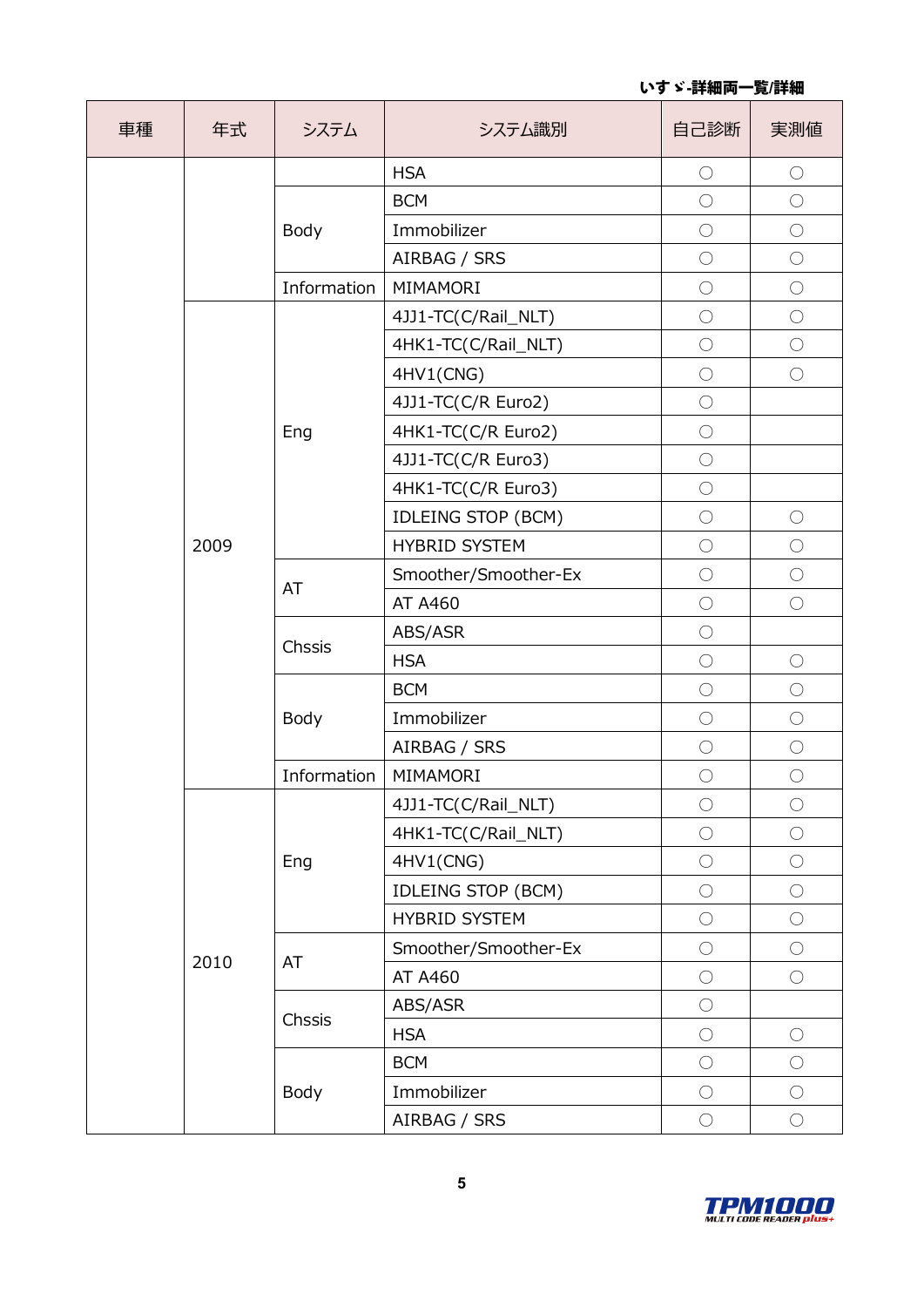| 車種    | 年式          | システム        | システム識別                    | 自己診断       | 実測値        |
|-------|-------------|-------------|---------------------------|------------|------------|
|       |             | Information | MIMAMORI                  | $\bigcirc$ | $\bigcirc$ |
|       |             |             | 4JJ1-TC(C/Rail_PNLT)      | $\bigcirc$ | $\bigcirc$ |
|       |             |             | 4HV1(CNG)                 | $\bigcirc$ | $\bigcirc$ |
|       | $2011 \sim$ | Eng         | <b>IDLEING STOP (BCM)</b> | $\bigcirc$ | $\bigcirc$ |
|       |             |             | <b>HYBRID SYSTEM</b>      | $\bigcirc$ |            |
|       |             | AT          | Smoother/Smoother-Ex      | $\bigcirc$ | $\bigcirc$ |
|       |             |             | AT A460                   | $\bigcirc$ | $\bigcirc$ |
|       |             | Chssis      | <b>ABS</b>                | $\bigcirc$ | $\bigcirc$ |
|       |             |             | <b>HSA</b>                | $\bigcirc$ | $\bigcirc$ |
|       |             |             | <b>BCM</b>                | $\bigcirc$ | $\bigcirc$ |
|       |             | Body        | Immobilizer               | $\bigcirc$ | $\bigcirc$ |
|       |             |             | AIRBAG / SRS              | $\bigcirc$ | $\bigcirc$ |
|       | 2007        | Eng         | 4HK1-TC(C/Rail_NLT)       | $\bigcirc$ | $\bigcirc$ |
|       |             |             | 6HK1-TC (C/Rail_NLT)      | $\bigcirc$ | $\bigcirc$ |
|       |             |             | 6HF1-TC (CNG)             | $\bigcirc$ | $\bigcirc$ |
|       |             |             | <b>IDLEING STOP (BCM)</b> | $\bigcirc$ | $\bigcirc$ |
|       |             | AT          | Smoother / Smoother-Fx    | $\bigcirc$ | $\bigcirc$ |
|       |             | Chssis      | <b>ABS/ASR ADVICS</b>     | $\bigcirc$ |            |
|       |             |             | ABS <sub>6</sub>          | $\bigcirc$ | $\bigcirc$ |
|       |             |             | Air Suspension            | $\bigcirc$ | $\bigcirc$ |
|       |             | Body        | <b>BCM</b>                | $\bigcirc$ | $\bigcirc$ |
|       |             |             | Immobilizer               | $\bigcirc$ | $\bigcirc$ |
| フォワード |             |             | AirBag / SRS              | $\bigcirc$ | $\bigcirc$ |
|       |             |             | MIMAMORI                  | $\bigcirc$ | $\bigcirc$ |
|       |             | Information | パルス整合器                    | $\bigcirc$ | $\bigcirc$ |
|       |             |             | 4HK1-TC(C/Rail_NLT)       | $\bigcirc$ | $\bigcirc$ |
|       |             |             | 4HK1-TC(C/Rail_Euro2)     | $\bigcirc$ |            |
|       |             |             | 6HK1-TC(C/Rail_Euro2)     | $\bigcirc$ |            |
|       |             |             | 4HK1-TC(C/Rail_Euro3)     | $\bigcirc$ |            |
|       | 2008        | Eng         | 6HK1-TC(C/Rail_Euro3)     | $\bigcirc$ |            |
|       |             |             | 6HK1-TC (C/Rail_NLT)      | $\bigcirc$ | $\bigcirc$ |
|       |             |             | 6HF1-TC (CNG)             | $\bigcirc$ | $\bigcirc$ |
|       |             |             | 6UZ1-TC (C/Rail_NLT)      | $\bigcirc$ | $\bigcirc$ |
|       |             |             | 6UZ1-TC (C/Rail_Euro3)    | $\bigcirc$ |            |

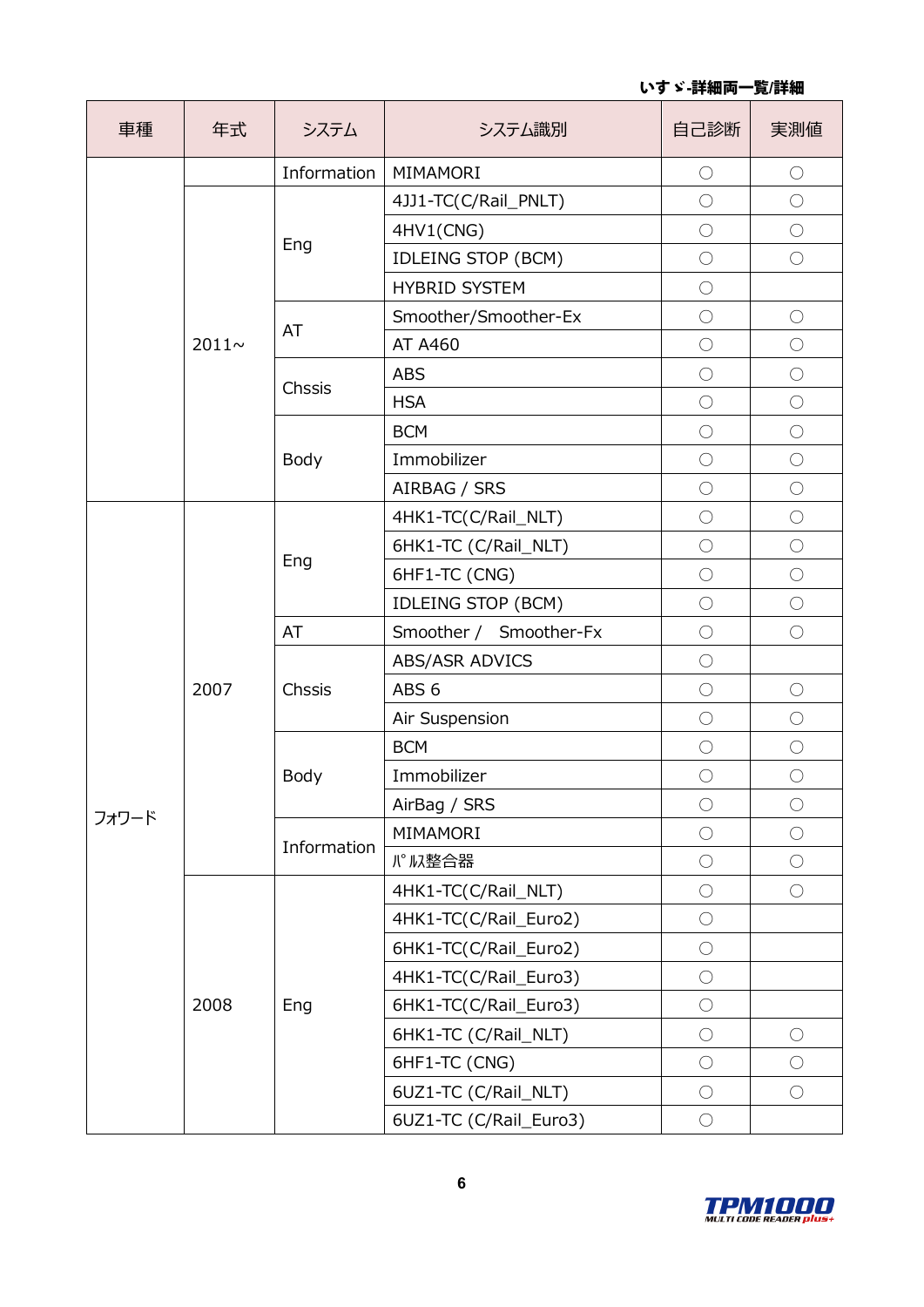| 車種 | 年式   | システム        | システム識別                    | 自己診断       | 実測値        |
|----|------|-------------|---------------------------|------------|------------|
|    |      |             | <b>IDLEING STOP (BCM)</b> | $\bigcirc$ | $\bigcirc$ |
|    |      | AT          | Smoother / Smoother-Fx    | $\bigcirc$ | $\bigcirc$ |
|    |      |             | ABS/ASR ADVICS            | $\bigcirc$ |            |
|    |      | Chssis      | ABS <sub>6</sub>          | $\bigcirc$ | $\bigcirc$ |
|    |      |             | Air Suspension            | $\bigcirc$ | $\bigcirc$ |
|    |      |             | <b>BCM</b>                | $\bigcirc$ | $\bigcirc$ |
|    |      | Body        | Immobilizer               | $\bigcirc$ | $\bigcirc$ |
|    |      |             | AirBag / SRS              | $\bigcirc$ | $\bigcirc$ |
|    |      | Information | MIMAMORI                  | $\bigcirc$ | $\bigcirc$ |
|    |      |             | パル整合器                     | $\bigcirc$ | $\bigcirc$ |
|    |      |             | 4HK1-TC(C/Rail_NLT)       | $\bigcirc$ | $\bigcirc$ |
|    |      |             | 4HK1-TC(C/Rail_Euro2)     | $\bigcirc$ |            |
|    | 2009 | Eng         | 6HK1-TC(C/Rail_Euro2)     | $\bigcirc$ |            |
|    |      |             | 4HK1-TC(C/Rail_Euro3)     | $\bigcirc$ |            |
|    |      |             | 6HK1-TC(C/Rail_Euro3)     | $\bigcirc$ |            |
|    |      |             | 6HK1-TC (C/Rail_NLT)      | $\bigcirc$ | $\bigcirc$ |
|    |      |             | 6HF1-TC (CNG)             | $\bigcirc$ | $\bigcirc$ |
|    |      |             | 6UZ1-TC (C/Rail_NLT)      | $\bigcirc$ | $\bigcirc$ |
|    |      |             | 6UZ1-TC (C/Rail_Euro3)    | $\bigcirc$ |            |
|    |      |             | <b>IDLEING STOP (BCM)</b> | $\bigcirc$ | $\bigcirc$ |
|    |      | AT          | Smoother / Smoother-Fx    | $\bigcirc$ | $\bigcirc$ |
|    |      |             | ABS/ASR ADVICS            | $\bigcirc$ |            |
|    |      | Chssis      | ABS <sub>6</sub>          | $\bigcirc$ | $\bigcirc$ |
|    |      |             | Air Suspension            | $\bigcirc$ | $\bigcirc$ |
|    |      |             | <b>BCM</b>                | $\bigcirc$ | $\bigcirc$ |
|    |      | Body        | Immobilizer               | $\bigcirc$ | $\bigcirc$ |
|    |      |             | AirBag / SRS              | $\bigcirc$ | $\bigcirc$ |
|    |      |             | MIMAMORI                  | $\bigcirc$ | $\bigcirc$ |
|    |      | Information | パル整合器                     | $\bigcirc$ | $\bigcirc$ |
|    |      |             | 4HK1-TC (C/Rail_PNLT)     | $\bigcirc$ | $\bigcirc$ |
|    |      |             | 6HK1-TC (C/Rail_PNLT)     | $\bigcirc$ | $\bigcirc$ |
|    | 2010 | Eng         | 6HF1-TC (CNG)             | $\bigcirc$ | $\bigcirc$ |
|    |      |             | <b>IDLEING STOP (BCM)</b> | $\bigcirc$ | $\bigcirc$ |
|    |      |             | <b>SCR</b>                | $\bigcirc$ | $\bigcirc$ |

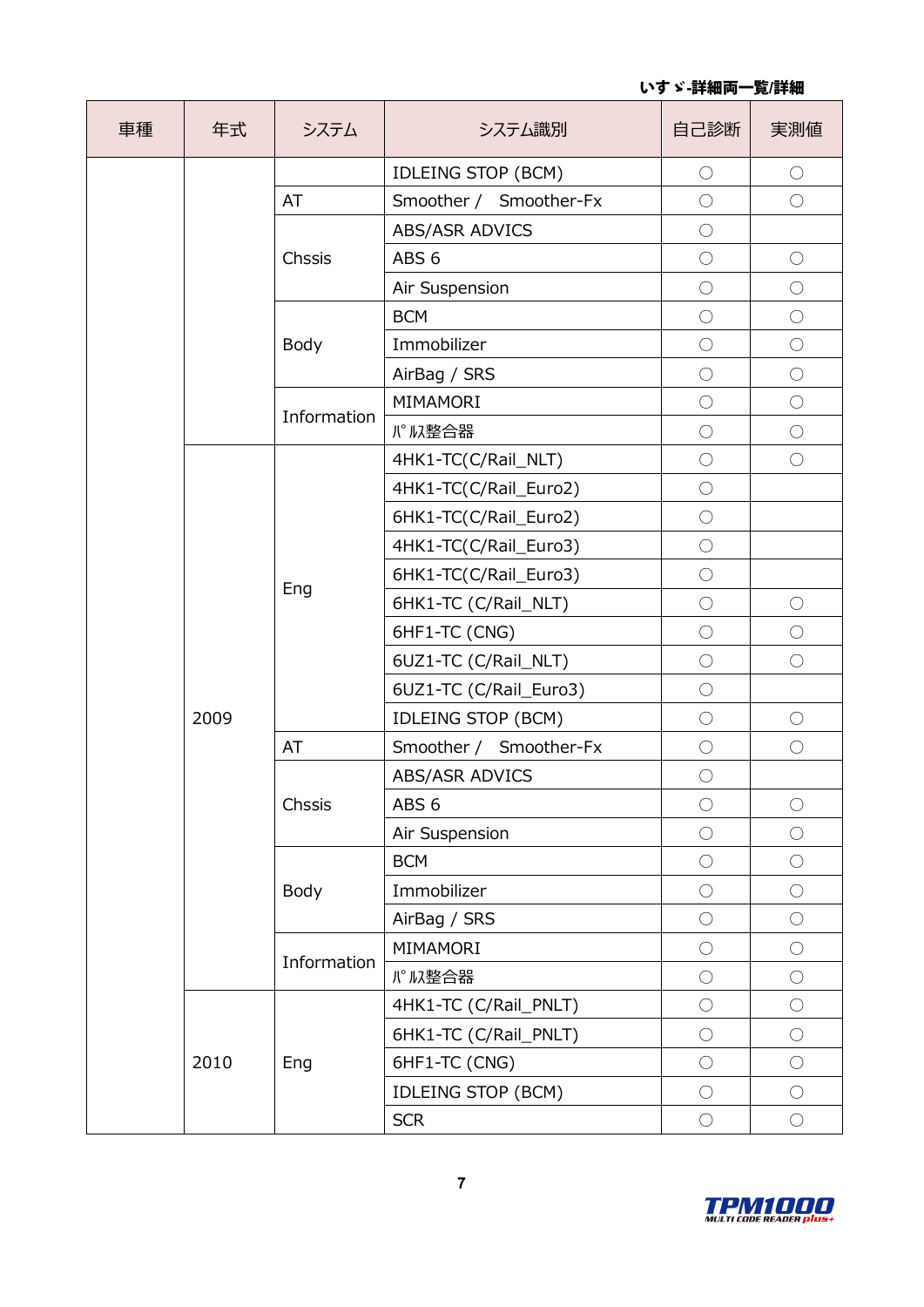| 車種 | 年式          | システム        | システム識別                          | 自己診断       | 実測値        |
|----|-------------|-------------|---------------------------------|------------|------------|
|    |             | AT          | Smoother/Smoother-Fx            | $\bigcirc$ | $\bigcirc$ |
|    |             |             | ABS/ASR ADVICS                  | $\bigcirc$ |            |
|    |             | Chssis      | ABS <sub>6</sub>                | $\bigcirc$ | $\bigcirc$ |
|    |             |             | Air Suspension                  | $\bigcirc$ | $\bigcirc$ |
|    |             |             | <b>BCM</b>                      | $\bigcirc$ | $\bigcirc$ |
|    |             | Body        | Immobilizer                     | $\bigcirc$ | $\bigcirc$ |
|    |             |             | AirBag / SRS                    | $\bigcirc$ | $\bigcirc$ |
|    |             | Information | MIMAMORI                        | $\bigcirc$ | $\bigcirc$ |
|    |             |             | パル整合器                           | $\bigcirc$ | $\bigcirc$ |
|    |             |             | 4HK1-TC (C/Rail_PNLT)           | $\bigcirc$ | $\bigcirc$ |
|    |             |             | 6HK1-TC (C/Rail_PNLT)           | $\bigcirc$ | $\bigcirc$ |
|    |             | Eng         | 6HF1-TC (CNG)                   | $\bigcirc$ | $\bigcirc$ |
|    | $2011 \sim$ |             | IDLEING STOP (BCM)              | $\bigcirc$ | $\bigcirc$ |
|    |             |             | <b>SCR</b>                      | $\bigcirc$ | $\bigcirc$ |
|    |             | AT          | Smoother / Smoother-Fx          | $\bigcirc$ | $\bigcirc$ |
|    |             | Chssis      | ABS/ASR ADVICS                  | $\bigcirc$ |            |
|    |             |             | ABS <sub>6</sub>                | $\bigcirc$ | $\bigcirc$ |
|    |             |             | Air Suspension                  | $\bigcirc$ | $\bigcirc$ |
|    |             |             | <b>BCM</b>                      | $\bigcirc$ | $\bigcirc$ |
|    |             | Body        | Immobilizer                     | $\bigcirc$ | $\bigcirc$ |
|    |             |             | AirBag / SRS                    | $\bigcirc$ | $\bigcirc$ |
|    |             |             | MIMAMORI                        | $\bigcirc$ | $\bigcirc$ |
|    |             | Information | パル整合器                           | $\bigcirc$ | $\bigcirc$ |
|    |             |             | 6UZ1-TC (C/Rail_NLT)            | $\bigcirc$ | $\bigcirc$ |
|    |             | Eng         | 6WG1-TC (C/Rail_NLT)            | $\bigcirc$ | $\bigcirc$ |
|    |             |             | ISS(Idling Stop & Start System) | $\bigcirc$ | $\bigcirc$ |
|    |             | AT          | Smoother-G (AMT)                | $\bigcirc$ | $\bigcirc$ |
| ギガ |             |             | ABS <sub>6</sub>                | $\bigcirc$ | $\bigcirc$ |
|    | 2007        |             | ABS/IESC                        | $\bigcirc$ | $\bigcirc$ |
|    |             | Chssis      | ESC(with EBS)                   | $\bigcirc$ | $\bigcirc$ |
|    |             |             | <b>EBS</b>                      | $\bigcirc$ | $\bigcirc$ |
|    |             |             | Air Suspension                  | $\bigcirc$ | $\bigcirc$ |
|    |             |             | ジ波車間クルーズ                        | $\bigcirc$ | $\bigcirc$ |
|    |             | Body        | AirBag / SRS                    | $\bigcirc$ | $\bigcirc$ |

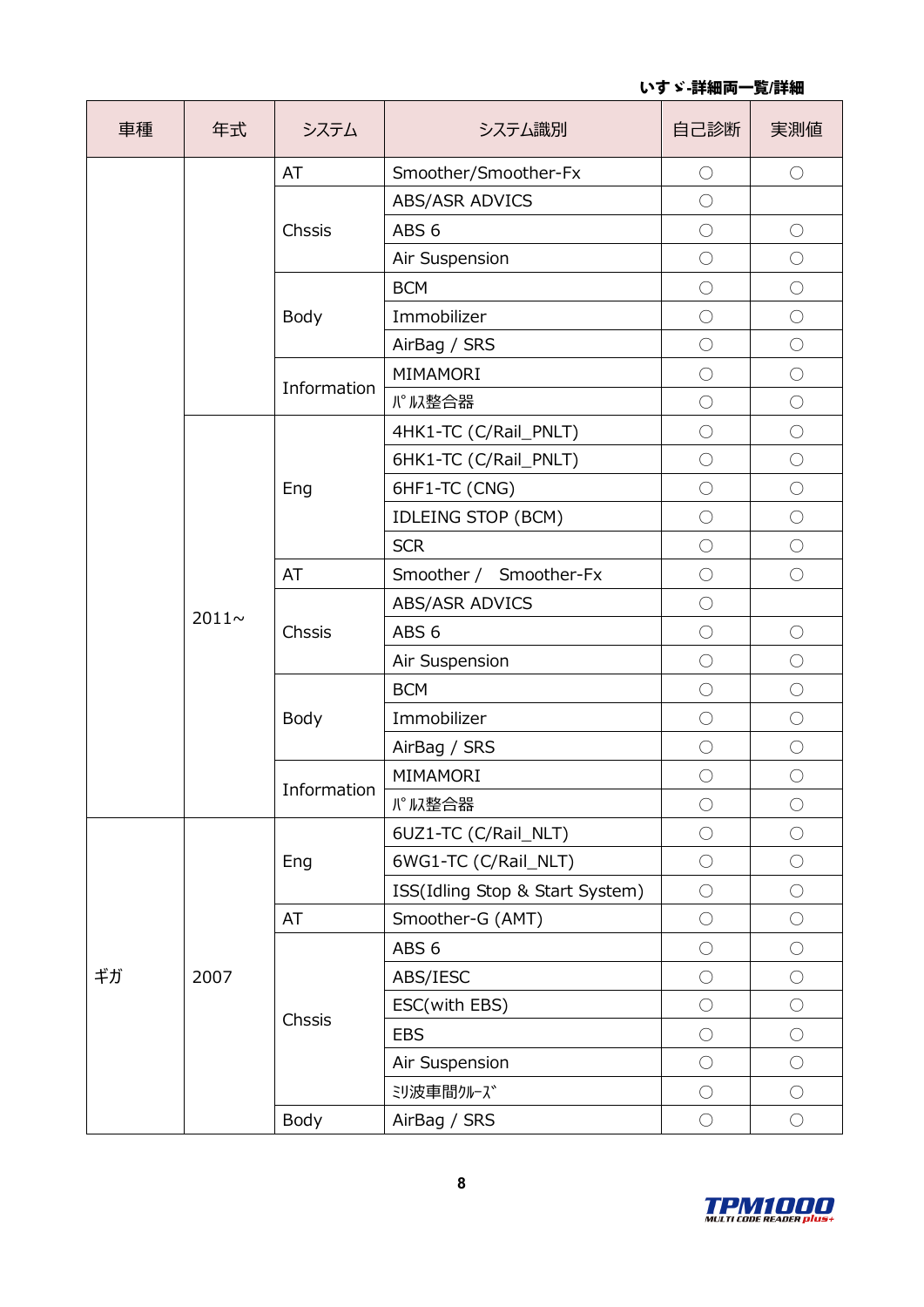| 車種 | 年式   | システム        | システム識別                          | 自己診断       | 実測値        |
|----|------|-------------|---------------------------------|------------|------------|
|    |      |             | 運転集中度ELタ                        | $\bigcirc$ | $\bigcirc$ |
|    |      | Information | MIMAMORI                        | $\bigcirc$ | $\bigcirc$ |
|    |      |             | 6UZ1-TC (C/Rail_NLT)            | $\bigcirc$ | $\bigcirc$ |
|    |      | Eng         | 6WG1-TC (C/Rail_NLT)            | $\bigcirc$ | $\bigcirc$ |
|    |      |             | ISS(Idling Stop & Start System) | $\bigcirc$ | $\bigcirc$ |
|    |      | AT          | Smoother-G (AMT)                | $\bigcirc$ | $\bigcirc$ |
|    |      |             | ABS <sub>6</sub>                | $\bigcirc$ | $\bigcirc$ |
|    |      |             | ABS/IESC                        | $\bigcirc$ | $\bigcirc$ |
|    | 2008 |             | ESC(with EBS)                   | $\bigcirc$ | $\bigcirc$ |
|    |      | Chssis      | <b>EBS</b>                      | $\bigcirc$ | $\bigcirc$ |
|    |      |             | Air Suspension                  | $\bigcirc$ | $\bigcirc$ |
|    |      |             | ジ波車間クルーズ                        | $\bigcirc$ | $\bigcirc$ |
|    |      | Body        | AirBag / SRS                    | $\bigcirc$ | $\bigcirc$ |
|    |      |             | 運転集中度ELS                        | $\bigcirc$ | $\bigcirc$ |
|    |      | Information | MIMAMORI                        | $\bigcirc$ | $\bigcirc$ |
|    | 2009 | Eng         | 6UZ1-TC (C/Rail_NLT)            | $\bigcirc$ | $\bigcirc$ |
|    |      |             | 6WG1-TC (C/Rail_NLT)            | $\bigcirc$ | $\bigcirc$ |
|    |      |             | ISS(Idling Stop & Start System) | $\bigcirc$ | $\bigcirc$ |
|    |      | AT          | Smoother-G (AMT)                | $\bigcirc$ | $\bigcirc$ |
|    |      |             | ABS <sub>6</sub>                | $\bigcirc$ | $\bigcirc$ |
|    |      |             | ABS/IESC                        | $\bigcirc$ | $\bigcirc$ |
|    |      |             | ESC(with EBS)                   | $\bigcirc$ | $\bigcirc$ |
|    |      | Chssis      | <b>EBS</b>                      | $\bigcirc$ | $\bigcirc$ |
|    |      |             | Air Suspension                  | $\bigcirc$ | $\bigcirc$ |
|    |      |             | ジ波車間クルーズ                        | $\bigcirc$ | $\bigcirc$ |
|    |      | Body        | AirBag / SRS                    | $\bigcirc$ | $\bigcirc$ |
|    |      |             | 運転集中度ELS                        | $\bigcirc$ | $\bigcirc$ |
|    |      | Information | MIMAMORI                        | $\bigcirc$ | $\bigcirc$ |
|    |      |             | 6UZ1-TC (C/Rail_PNLT)           | $\bigcirc$ | $\bigcirc$ |
|    |      | Eng         | 6WG1-TC (C/Rail_PNLT)           | $\bigcirc$ | $\bigcirc$ |
|    | 2010 |             | ISS(Idling Stop & Start System) | $\bigcirc$ | $\bigcirc$ |
|    |      |             | <b>SCR</b>                      | $\bigcirc$ | $\bigcirc$ |
|    |      | AT          | Smoother-G (AMT)                | $\bigcirc$ | $\bigcirc$ |
|    |      | Chssis      | ABS <sub>6</sub>                | $\bigcirc$ | $\bigcirc$ |

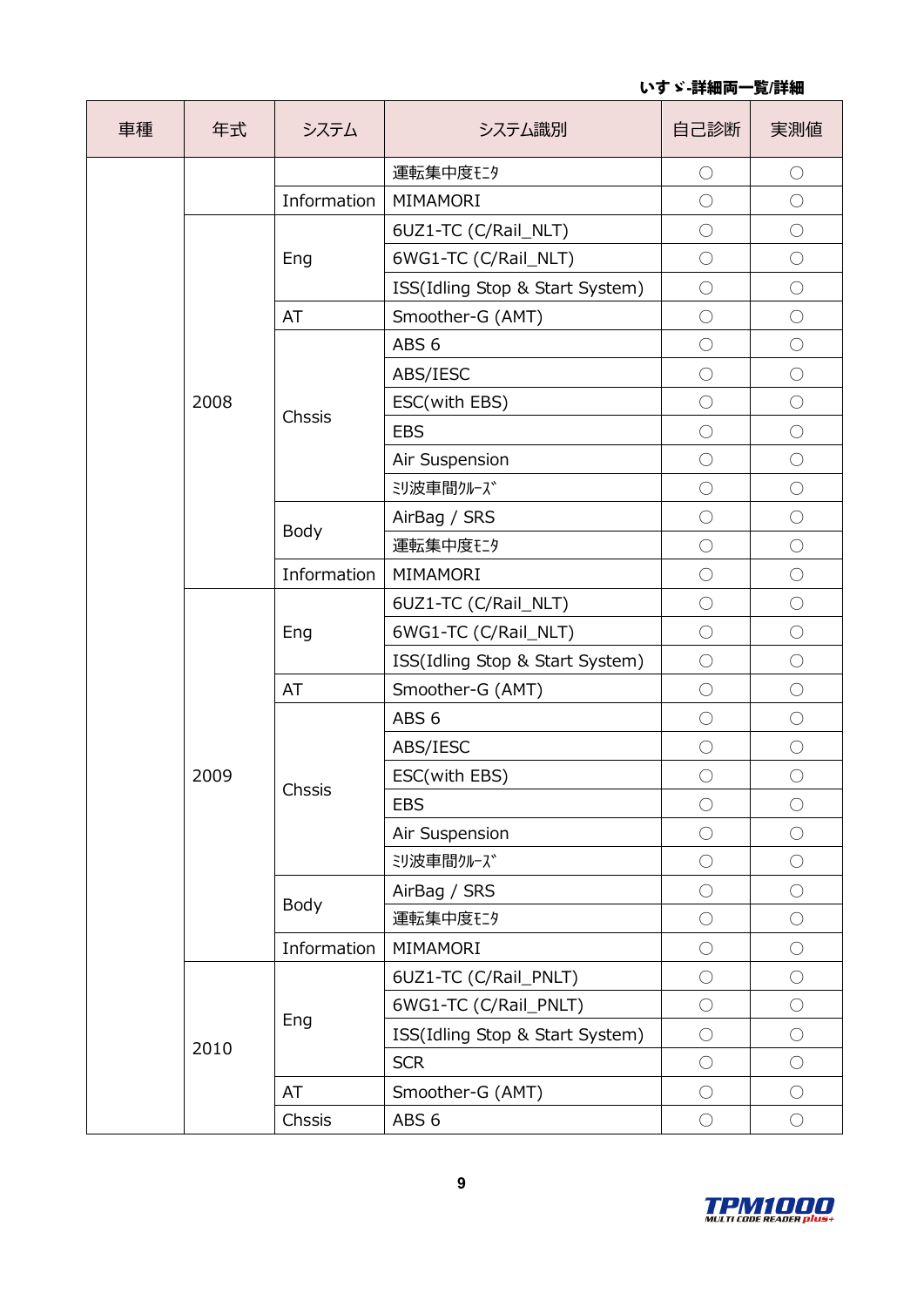いすゞ**-**詳細両一覧**/**詳細

| 車種  | 年式         | システム        | システム識別                          | 自己診断       | 実測値        |
|-----|------------|-------------|---------------------------------|------------|------------|
|     |            |             | ABS/IESC                        | $\bigcirc$ | $\bigcirc$ |
|     |            |             | EBS/IESC                        | $\bigcirc$ | $\bigcirc$ |
|     |            |             | Air Suspension                  | $\bigcirc$ | $\bigcirc$ |
|     |            |             | ジ波車間クルーズ                        | $\bigcirc$ | $\bigcirc$ |
|     |            | Body        | 運転集中度ELS                        | $\bigcirc$ | $\bigcirc$ |
|     |            | Information | MIMAMORI                        | $\bigcirc$ | $\bigcirc$ |
|     |            |             | 6UZ1-TC (C/Rail_PNLT)           | $\bigcirc$ | $\bigcirc$ |
|     |            | Eng         | 6WG1-TC (C/Rail_PNLT)           | $\bigcirc$ | $\bigcirc$ |
|     |            |             | ISS(Idling Stop & Start System) | $\bigcirc$ | $\bigcirc$ |
|     |            |             | <b>SCR</b>                      | $\bigcirc$ | $\bigcirc$ |
|     |            | AT          | Smoother-G (AMT)                | $\bigcirc$ | $\bigcirc$ |
|     | 2009       |             | ABS <sub>6</sub>                | $\bigcirc$ | $\bigcirc$ |
|     |            |             | ABS/IESC                        | $\bigcirc$ | $\bigcirc$ |
|     |            | Chssis      | EBS/IESC                        | $\bigcirc$ | $\bigcirc$ |
|     |            |             | Air Suspension                  | $\bigcirc$ | $\bigcirc$ |
|     |            |             | ジ波車間クルーズ                        | $\bigcirc$ | $\bigcirc$ |
|     |            | Body        | 運転集中度ELS                        | $\bigcirc$ | $\bigcirc$ |
|     |            | Information | MIMAMORI                        | $\bigcirc$ | $\bigcirc$ |
|     |            | Eng         | 6HK1-TC (C/Rail_PNLT)           | $\bigcirc$ | $\bigcirc$ |
|     |            |             | 6HF1-TC (CNG)                   | $\bigcirc$ | $\bigcirc$ |
|     |            |             | <b>SCR</b>                      | $\bigcirc$ | $\bigcirc$ |
|     |            |             | ISS(Idling Stop & Start System) | $\bigcirc$ | $\bigcirc$ |
|     | 2010       | AT          | T280/T350                       | $\bigcirc$ | $\bigcirc$ |
|     |            |             | ABS <sub>6</sub>                | $\bigcirc$ | $\bigcirc$ |
|     |            | Chssis      | <b>ANBH</b>                     | $\bigcirc$ | $\bigcirc$ |
| エルガ |            | Information | MIMAMORI                        | $\bigcirc$ | $\bigcirc$ |
|     |            |             | 6HK1-TC (C/Rail_PNLT)           | $\bigcirc$ | $\bigcirc$ |
|     |            |             | 6HF1-TC (CNG)                   | $\bigcirc$ | $\bigcirc$ |
|     |            | Eng         | <b>SCR</b>                      | $\bigcirc$ | $\bigcirc$ |
|     | $2011\sim$ |             | ISS(Idling Stop & Start System) | $\bigcirc$ | $\bigcirc$ |
|     |            | AT          | T280/T350                       | $\bigcirc$ | $\bigcirc$ |
|     |            |             | ABS <sub>6</sub>                | $\bigcirc$ | $\bigcirc$ |
|     |            | Chssis      | <b>ANBH</b>                     | $\bigcirc$ | $\bigcirc$ |
|     |            | Information | MIMAMORI                        | $\bigcirc$ | $\bigcirc$ |